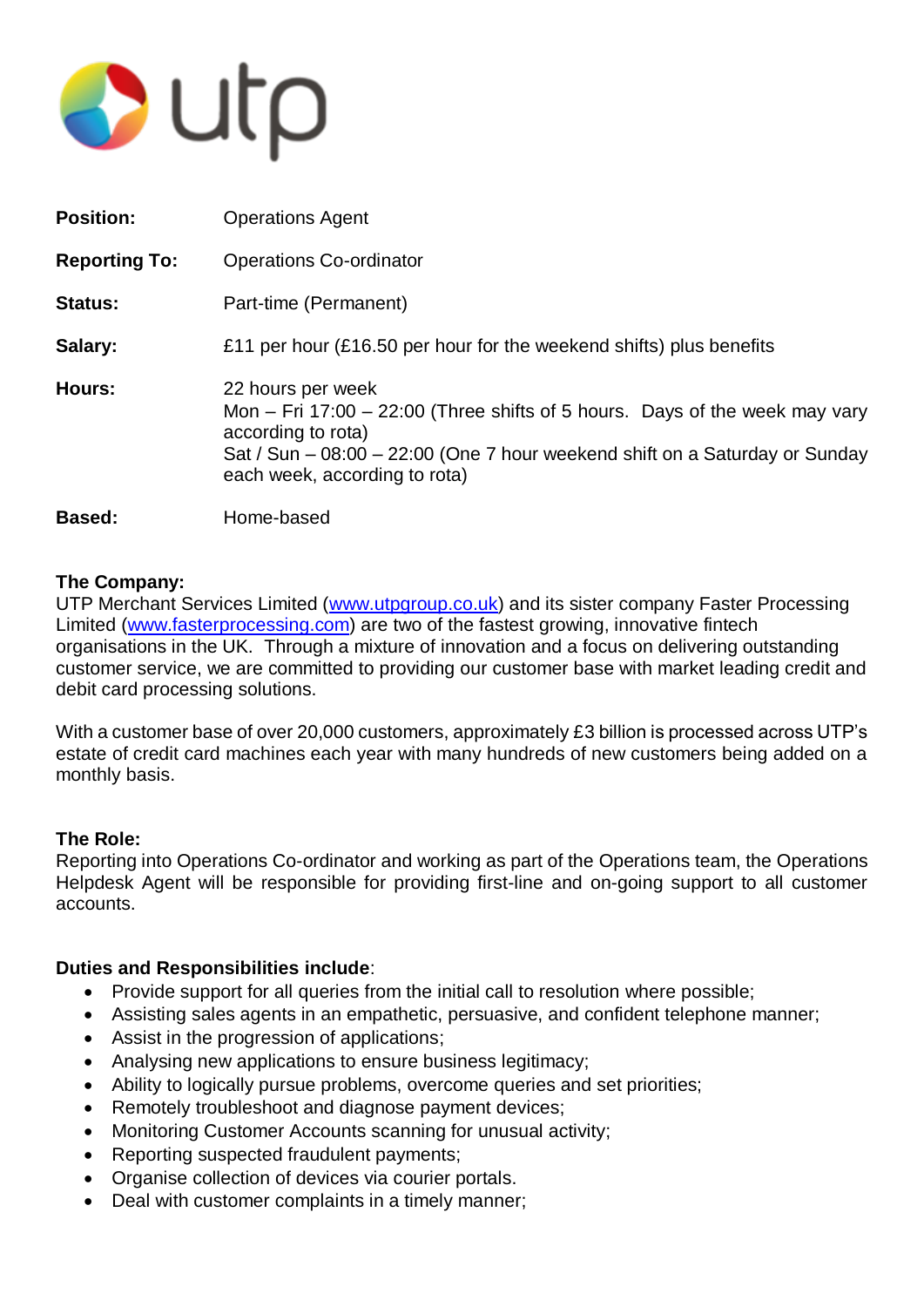# $\bullet$  utp

#### ` **The Successful Candidate:**

Will be able to evidence…

- Excellent attention to detail and the ability to always produce accurate work which is clear and complete;
- Professional, clear and confident communication skills on the telephone:
- Comfortable working independently and efficiently to deadlines;
- Excellent verbal, written and communication skills;
- Excellent organisation skills:
- An autonomous approach to workload;
- High energy with the ability to multi-task and prioritise as appropriate;
- Excellent IT skills using Microsoft Office (Word, Excel and Outlook) together with the confidence to effectively use other in-house databases as required;
- A proven track record in a customer service role;
- Whilst a home-based role, ideally living within a reasonable distance of Belfast.

At UTP we recognise that our employees are our greatest asset and we like to reward your hard work with benefits that we think you will love!

Our aim is to continually support you in work, but out of work too…

Here is a glimpse at what's on offer:

# **For your Pocket:**

- Enhanced pension contributions
- Discounts & Freebies on food / drink / tech / gadgets / entertainment and much more!
- Free eye tests with Specsavers

# **For fun:**

- Annual awards ceremony
- Day off on your Birthday!

# **For your Wellbeing (Mind, Body & Soul) something for everyone:**

- Access to our Employee Assistance Programme (offering confidential support and guidance)
- Access to our online workout platforms (HIIT)
- Access to our meditation, hypnosis and yoga platforms

# **For your continued Development**

Access to our online learning platform